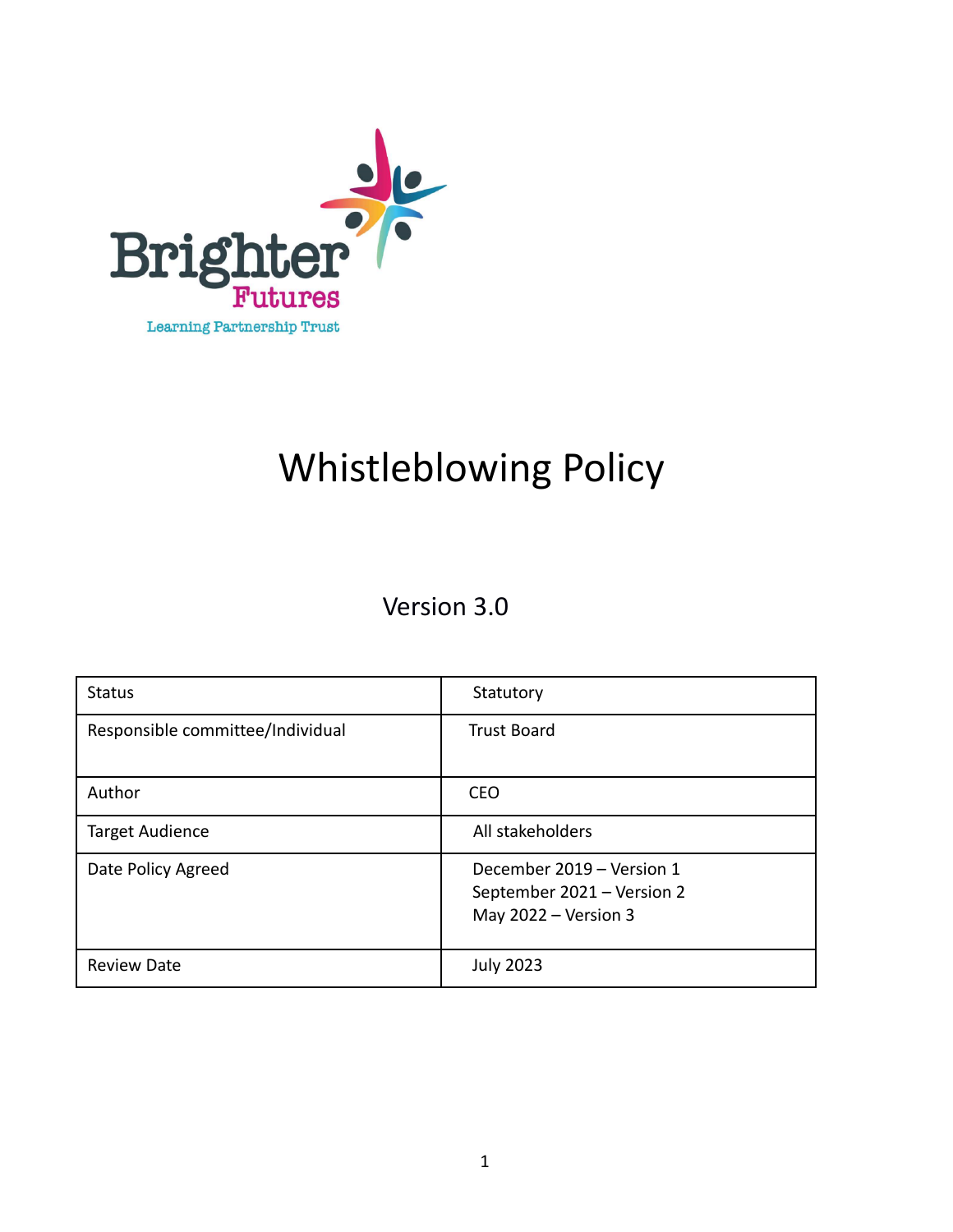# **CONTENTS**

#### Page Number

|    | Introduction                                |    |
|----|---------------------------------------------|----|
| 2  | Aims of Policy                              |    |
| 3  | Roles and Responsibilities                  | 4  |
| 4  | What is Whistleblowing?                     |    |
| 5  | Raising a Whistleblowing concern            | 6  |
| 6  | Confidentiality                             |    |
| 7  | Concerns against Governors/Directors        | 8  |
| 8  | <b>External Disclosures</b>                 | 8  |
| 9  | <b>Investigation and Outcome</b>            | 9  |
| 10 | Protection and Support for "Whistleblowers" | 10 |
| 11 | Safeguarding                                | 10 |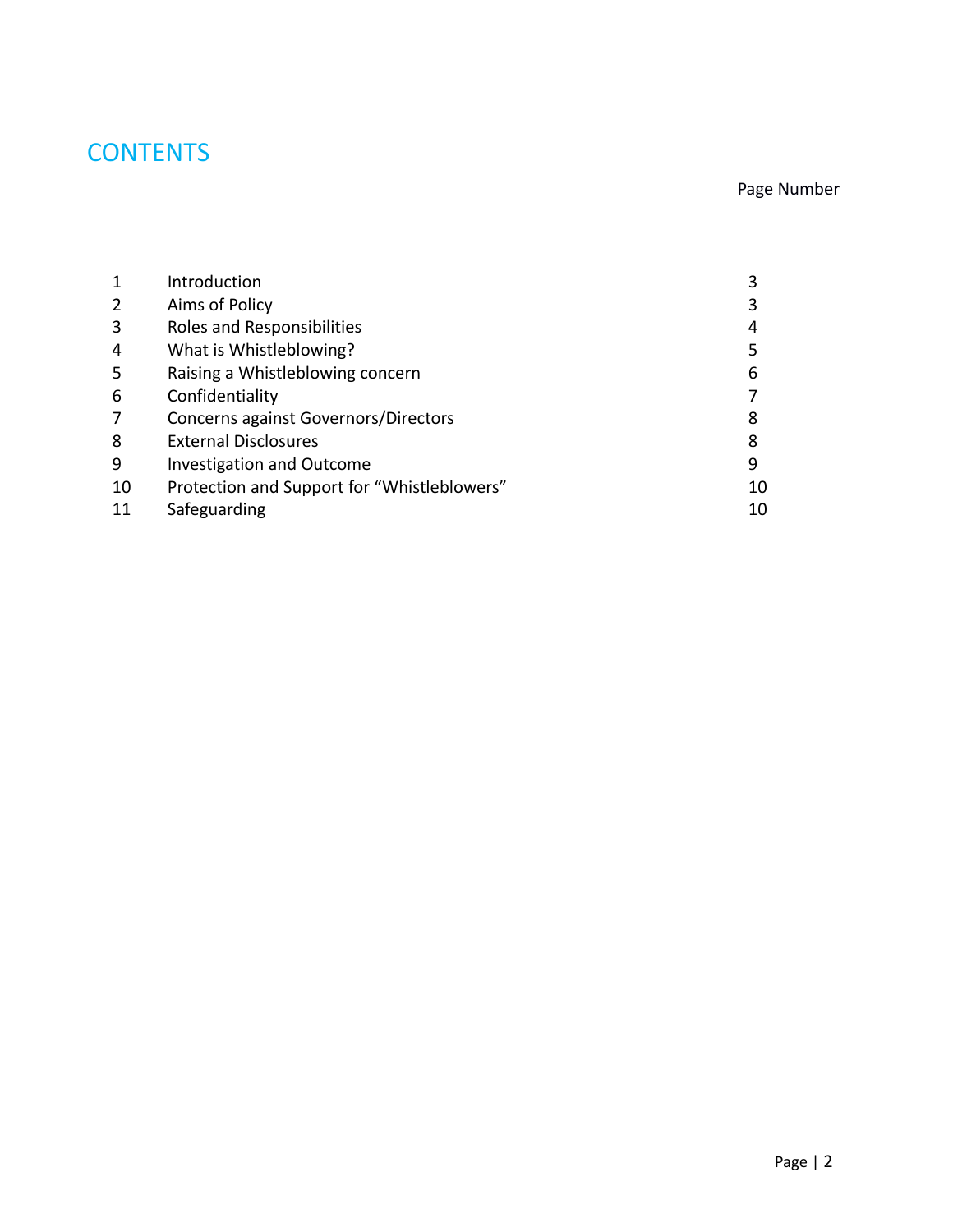#### *1.* **Introduction**

The Brighter Futures Learning Partnership Trust is fully committed to an ethos of openness, accountability and transparency, where employees are encouraged to voice any concerns they have in a professional, responsible and effective way. It is important to the organisation that issues such as suspected fraud, misconduct or wrongdoing by workers or officers of the organisation are reported and properly dealt with. All individuals are therefore encouraged to raise any concerns about the conduct of others at the Trust or the way in which the organisation is run. This policy details the way in which individuals may raise concerns and how those concerns are dealt with.

This policy is not a substitute for normal line management processes but an addition to them. Staff should always first consider using normal line management for raising concerns. This procedure is only for the purpose of raising concerns about wrongdoing and is not a substitute or alternative for existing procedures such as the Grievance, Disciplinary Procedures for staff or the complaints procedure.

This procedure should only be used where all other existing internal procedures are felt to be inappropriate or when a member of staff, for whatever reason, feels inhibited in going through the normal line management.

#### *2.* **Aims of Policy**

- To encourage staff to report suspected wrongdoing as soon as possible, in the knowledge that their concerns will be taken seriously and investigated as appropriate, and that their confidentiality will be respected;
- **•** To provide staff with guidance as to how to raise those concerns;
- **•** To reassure staff that they should be able to raise genuine concerns in good faith without fear of reprisals, even if they turn out to be a mistaken.

This policy takes account of the Whistleblowing Arrangements Code of Practice issued by the British Standards Institute and Public Concern at Work.

This policy does not form part of an employee's contract of employment and is not intended to have contractual effect. It is provided for guidance to all members of staff within the Brighter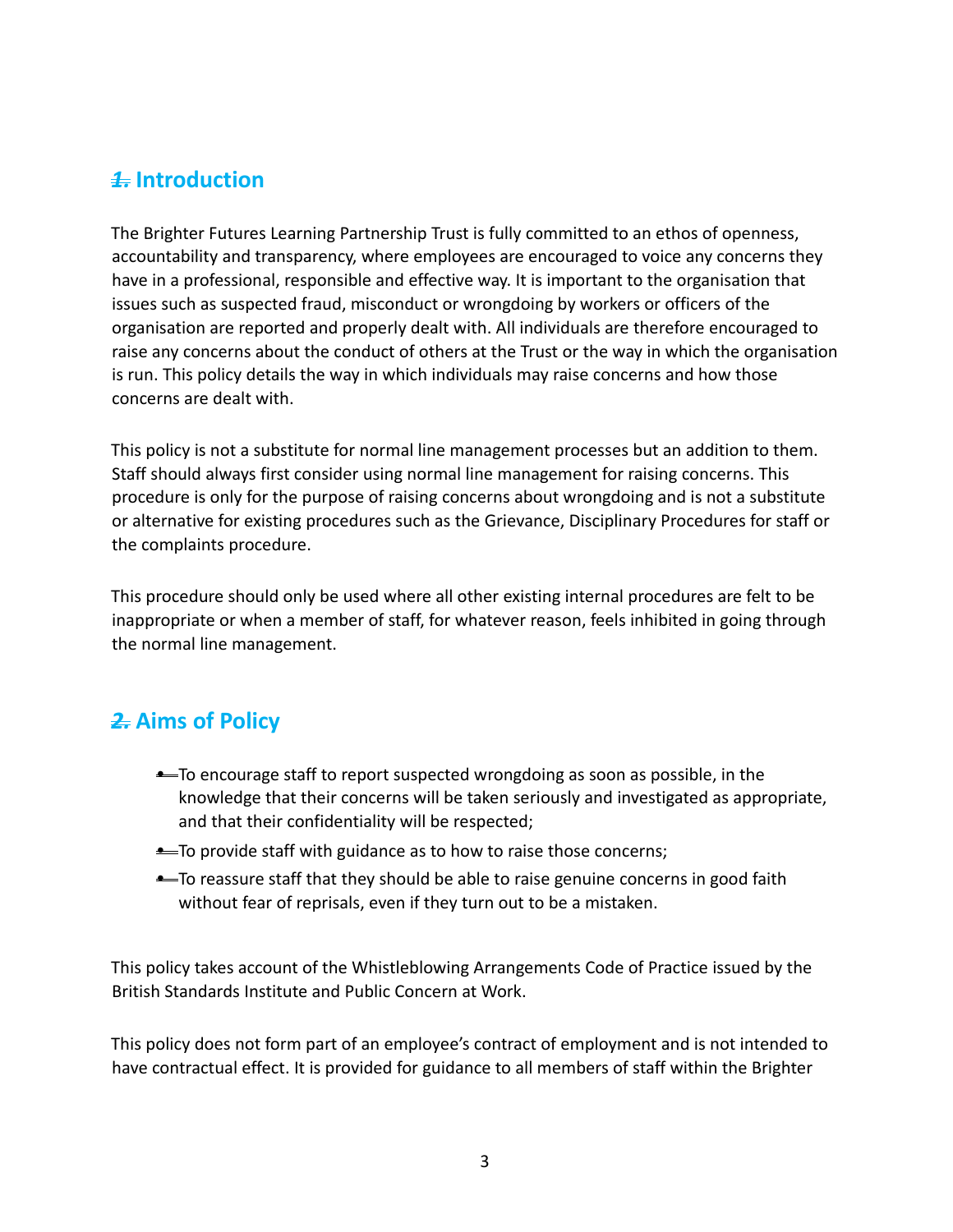Futures Learning Partnership Trust and the Trust reserves the right to amend its content at any time.

This Policy reflects the Trust's current practices and applies to all individuals working at all levels of the organisation, including the Members, Directors, Governors, CEO, Headteachers, Principal, members of the Senior Leadership Team, employees, consultants, contractors, trainees, parttime and fixed-term workers.

#### *3.* **Roles and Responsibilities**

 The **Trust Board** is responsible for monitoring the effectiveness of this policy, ensuring there is an appropriate framework in place to enable staff and others to raise concerns.

The **CEO** is responsible for ensuring that staff and others do not suffer a detriment in the application of this policy and procedure. The CEO will ensure that:

- Any individual who makes a disclosure of wrongdoing or malpractice in good faith is protected against victimisation
- Anyone who victimises a whistleblower will be subject to the Trust's Disciplinary Policy and Procedure
- Any matters raised will be treated seriously, swiftly, consistently, fairly and professionally
- Any matter raised will be promptly and thoroughly be investigated by an appropriate senior person
- The whistleblower's identity, will, so far as is possible, remain confidential
- Any employee or worker who knowingly makes false allegations against a colleague will be subject to the Trust's Disciplinary Policy and Procedure
- Any employee who, in good faith, makes allegations that turn out to be unfounded will not be penalised for being genuinely mistaken

**Headteachers, Principal and Business/HR Managers** are responsible for ensuring that all employees and officers of the Trust are aware of this policy. They will ensure:

• The policy is implemented fairly and consistently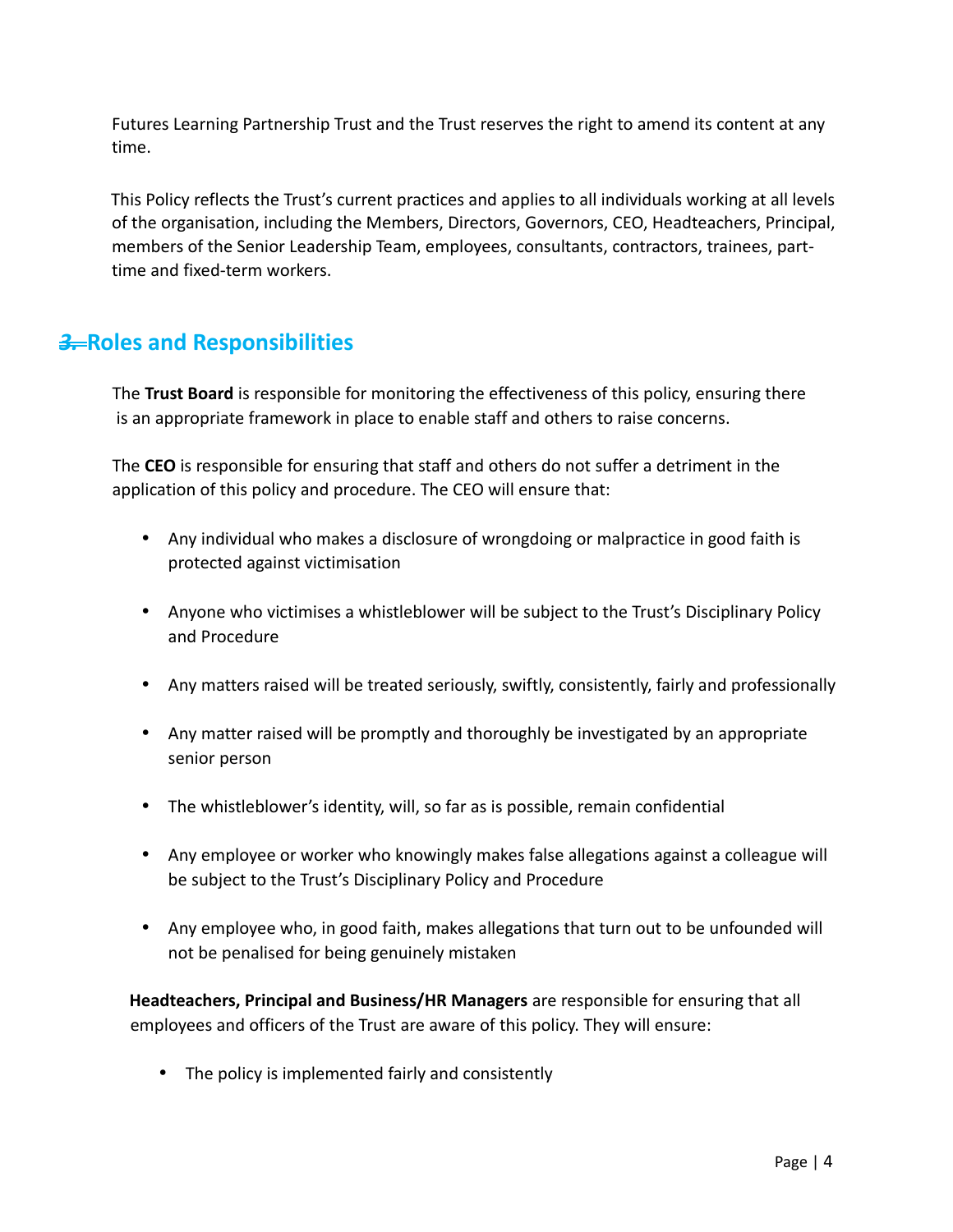• Whistleblowers are treated with dignity and respect and are offered access to appropriate support

**Leaders and Managers** must ensure they deal with whistleblowing issues swiftly, respectfully, thoroughly and professionally, whilst upholding confidentiality as far as possible

**Employees and Officers of the Trust** have a responsibility for raising any concerns they have, thus providing the Trust with the opportunity to resolve any issues which arise. It is expected that wherever possible employees and officers of the Trust raise concerns before malpractice or wrongdoing occurring. However, where this isn't possible, it is expected that employees and officers of the Trust raise concerns at the earliest possible opportunity in line with this policy and procedure.

## *4.* **What is Whistleblowing?**

Whistleblowing is the disclosure of information which relates to suspected wrongdoing or dangers at work. This may include:

- **•** criminal activity
- **•** child protection and/or safeguarding concerns
- miscarriages of justice
- **•** danger to health and safety
- damage to the environment
- **•** failure to comply with any legal or professional obligation or regulatory requirements
- **•** financial fraud or mismanagement
- negligence
- breach of the Academy's internal policies and procedures including its Code of Conduct
- **•** conduct likely to damage the Trust's reputation including the unauthorised disclosure of confidential information
- **•** the deliberate concealment of any of the above matters.

 A 'whistleblower' is a person who raises a genuine concern in good faith relating to any of the above. If you have any genuine concerns related to suspected wrongdoing or danger affecting any of the Trust's activities (a whistleblowing concern) you should report it under this policy.

This policy should not be used for complaints relating to employee's own personal circumstances, such as the way in which an employee has been treated at work. In such cases an employee should follow the Grievance Policy and Procedure.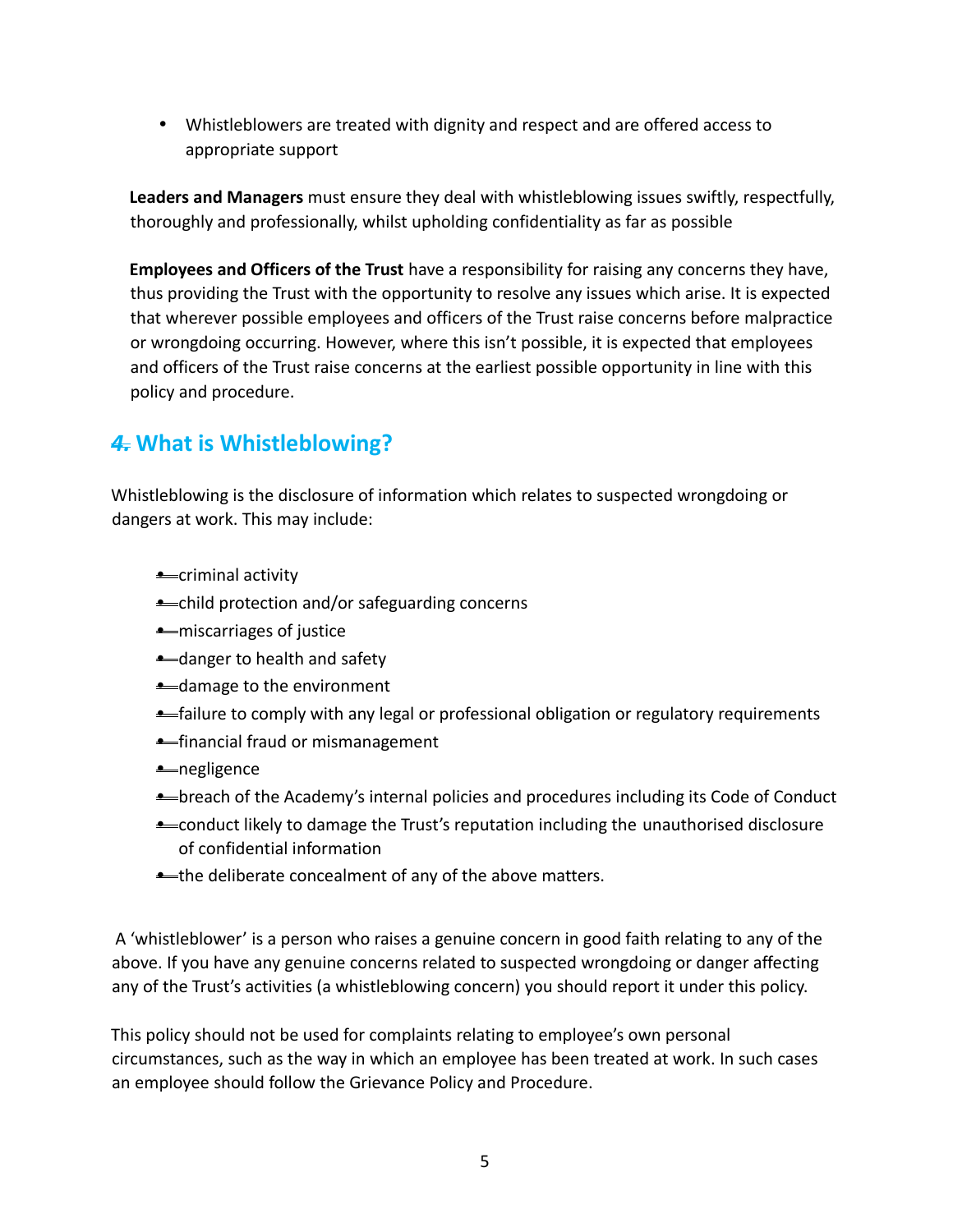If employees are uncertain whether something is within the scope of this policy, they should seek advice from the CEO or Headteacher or Principal and if the matter is in relation to an alleged wrongdoing by the CEO - seek the advice of the Chair of the Trust or if the Headteacher or Principal seek advice from the CEO.

#### *5.* **Raising a Whistleblowing Concern**

The Trust hopes that in many cases staff will be able to raise any concerns with their Line Manager, speaking to them in person or putting the matter in writing if they prefer. They may be able to agree a way of resolving a concern quickly and effectively.

However, where the matter is more serious, or felt that the Line Manager has not addressed the concern, or the employee prefers not to raise it with the Line Manager for any reason, the employee must contact one of the following:

- CEO
- Headteacher of the Academy or Principal of the UTC
- **•** The Chair of Governors who is responsible for Whistleblowing matters

A more thorough investigation may then be undertaken as appropriate. This will include an interview and statement from the individual who raised the issue(s), potentially other witness statements alongside the collation of any relevant evidence. The Manager investigating the issue will report to a panel made up of the CEO/Headteacher/Principal and two Trustees/Members/Governors, which will take any action, including reporting the matter to any appropriate government department or regulatory agency.

As a minimum the CEO/Headteacher/Principal/Chair of Governors will record the name of the employee but also indicate whether the individual wishes his or her identity to remain confidential, if possible and the nature of the concern. In some cases, it will not be possible to maintain confidentiality and the Headteacher/Principal should explain this to the employee. In such instances the employee will have the choice of either withdrawing or agreeing to his/her identity becoming known to enable the concern to be effectively dealt with.

The Trust will take notes and produce a written summary of the concern raised and provide the 'whistleblower' with a copy as soon as practicable after the meeting. The Trust will also aim to give the ''whistleblower'' an indication of how it proposes to deal with the matter. As a first step, you should normally raise concerns with your immediate manager or Principal. However, depending upon the seriousness and sensitivity of the issues involved and who is suspected of the malpractice, it may not be appropriate to contact the Headteacher/Principal. Where this is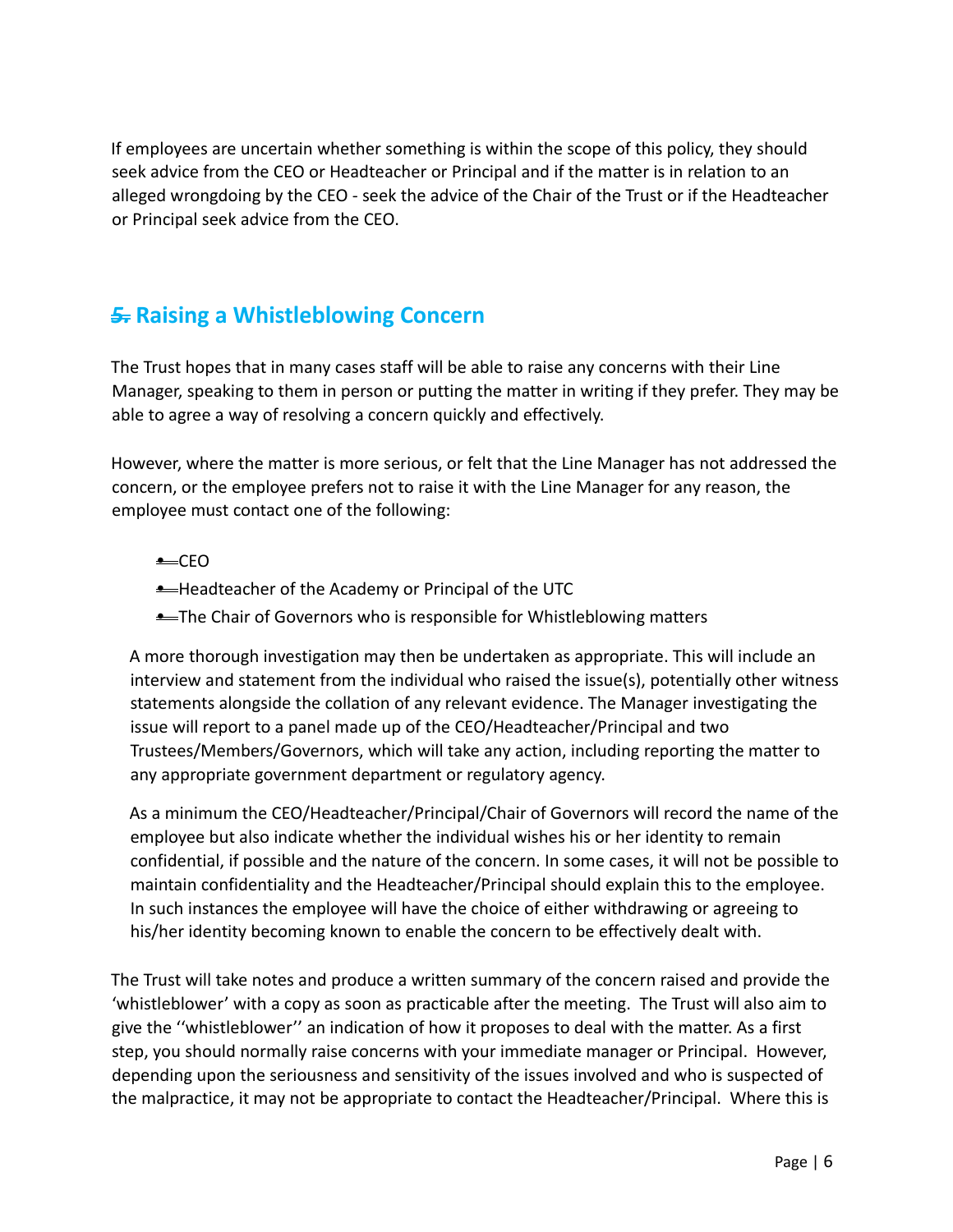the case you should report your concern directly to the CEO or the Chair of Governors or the of Chair of Directors.

If disciplinary action is required, the Manager investigating the issue will investigate the matter with assistance from either the HR/Business Manager and the findings will be shared with the CEO. If the allegations involve the CEO the HR/Business Manager will work directly with the CFO and the Trust Board. On conclusion of any investigation, the individual will be advised of the outcome, including the actions that the Trust Board has either taken or intends to take. If no further action is required, the rationale for this decision will be shared with the individual. If the individual reasonably believes that the appropriate action has not been taken, he/she should report the matter to the appropriate authority.

The legislation sets out a number of bodies to which qualifying disclosures may be made, including:

- HM Revenue and Customs
- Financial Conduct Authority
- Competition and Markets Authority
- Health and Safety Executive
- Environment Agency
- Serious Fraud Office
- Independent Office for Police Conduct

Whistleblowers can also make disclosures to Ofsted by telephone (0300 123 3155), via email [\(whistleblowing@ofsted.gov.uk\)](mailto:whistleblowing@ofsted.gov.uk) or in writing to : WBHL, Ofsted Piccadilly Gate Store Street Manchester M1 2WD. The Department for Education is also a prescribed body for whistleblowing in education.

# *6.* **Confidentiality**

The Trust hopes that employees will feel able to voice whistleblowing concerns openly under this policy. However, if a member of staff wants to raise his or her concern confidentially, the Trust will endeavour to keep his or her identity private in so far as it is possible to do so when following this policy and procedure. If it is necessary for anyone investigating that member of staff's concern to know the 'whistleblower's identity, the Trust will discuss this with the member of staff first.

The Trust does not encourage staff to make disclosures anonymously. Proper investigation may be more difficult or impossible if the Trust cannot obtain further information. It is also more difficult to establish whether any allegations are credible and have been made in good faith. 'Whistleblowers' who are concerned about possible reprisals if their identity is revealed should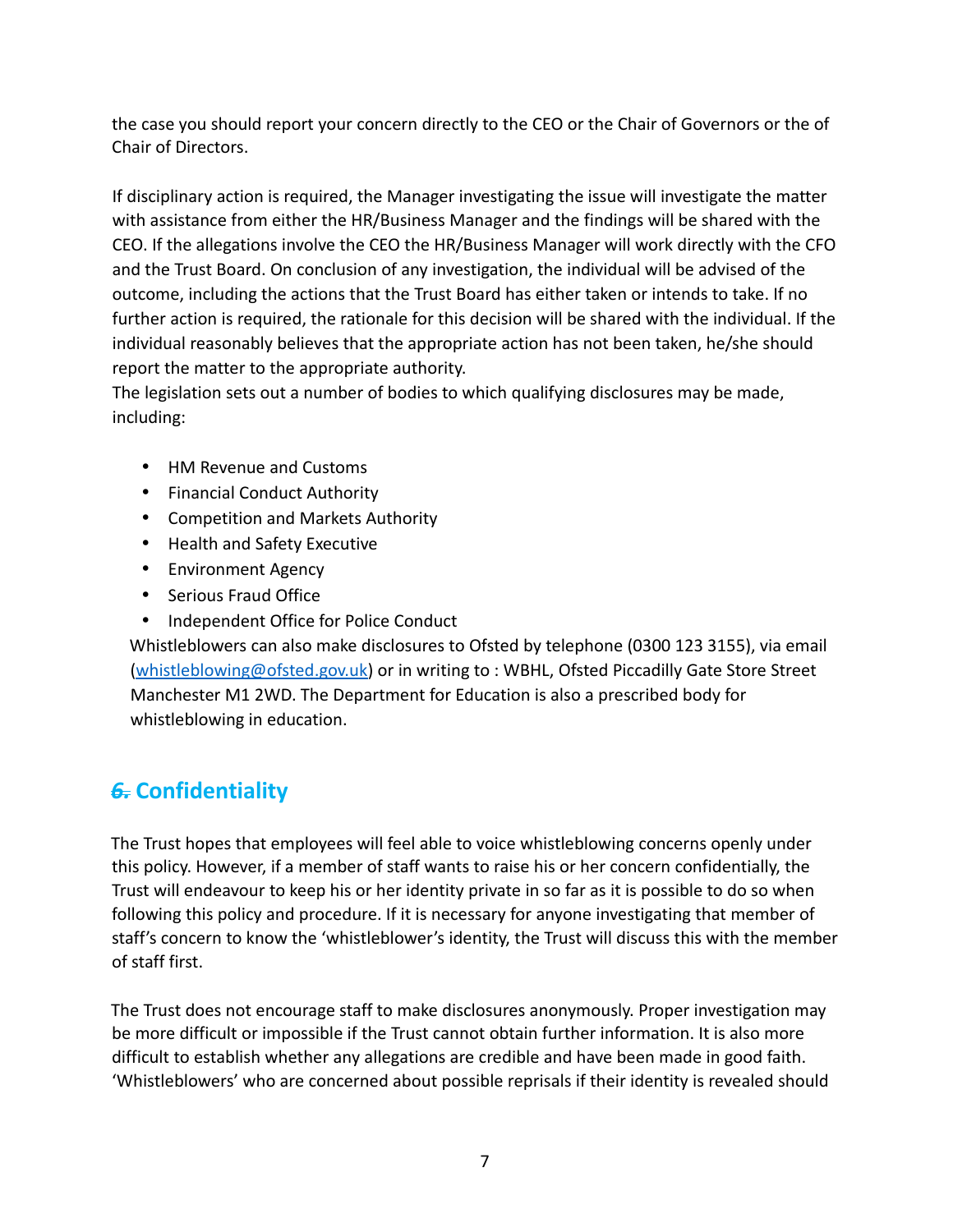come forward to one of the contacts listed above and appropriate measures can then be taken to preserve confidentiality.

If an individual misuses the policy and procedure e.g. by making malicious or repeated unsubstantiated complaints against colleagues this could give rise to action under the Academies' Disciplinary Procedure. If the Headteacher/Principal knows or has a suspicion that an employee comes into this category, then s/he will take advice from the CEO or the Chair of Governors who will help to determine what action should be taken.

If in any doubt employees can seek advice from Public Concern at Work, the independent whistleblowing charity, who offer a confidential helpline. Their contact details are:

**Public Concern at Work (Independent whistle blowing charity) Helpline: 020 7404 6609 E-mail:** whistle@pcaw.co.uk **Website:** [www.pcaw.co.uk](http://www.pcaw.co.uk/)

### *7.* **Concerns against Governors / Directors**

If a concern against a Governor is received, then this will be treated in the same way as any other concern. It will receive the same serious consideration. The concern will be raised by the Headteacher/Principal with the CEO or Chair of Governors who will decide how it should be dealt with.

If the concern is against the Chair of Governors then clearly this process cannot be followed. In such circumstances, the concern will be taken directly to the Headteacher/Principal who will decide in consultation with the Safeguarding Governor and the CEO with responsibility for Whistleblowing matters how it should be dealt with. In normal circumstances such a concern would be referred to the Board of Directors.

If a concern against a Director is received, then this will be treated in the same way as any other concern. It will receive the same serious consideration. The concern will be raised by the CEO with the Chair of Directors who will decide how it should be dealt with. If the concern is against the Chair of Directors then clearly this process cannot be followed. In such circumstances, the concern will be taken directly to the CEO who will decide in consultation with the Safeguarding Director with responsibility for Whistleblowing matters how it should be dealt with. In normal circumstances such a concern would be referred to the Department for Education.

#### *8.* **External Disclosures**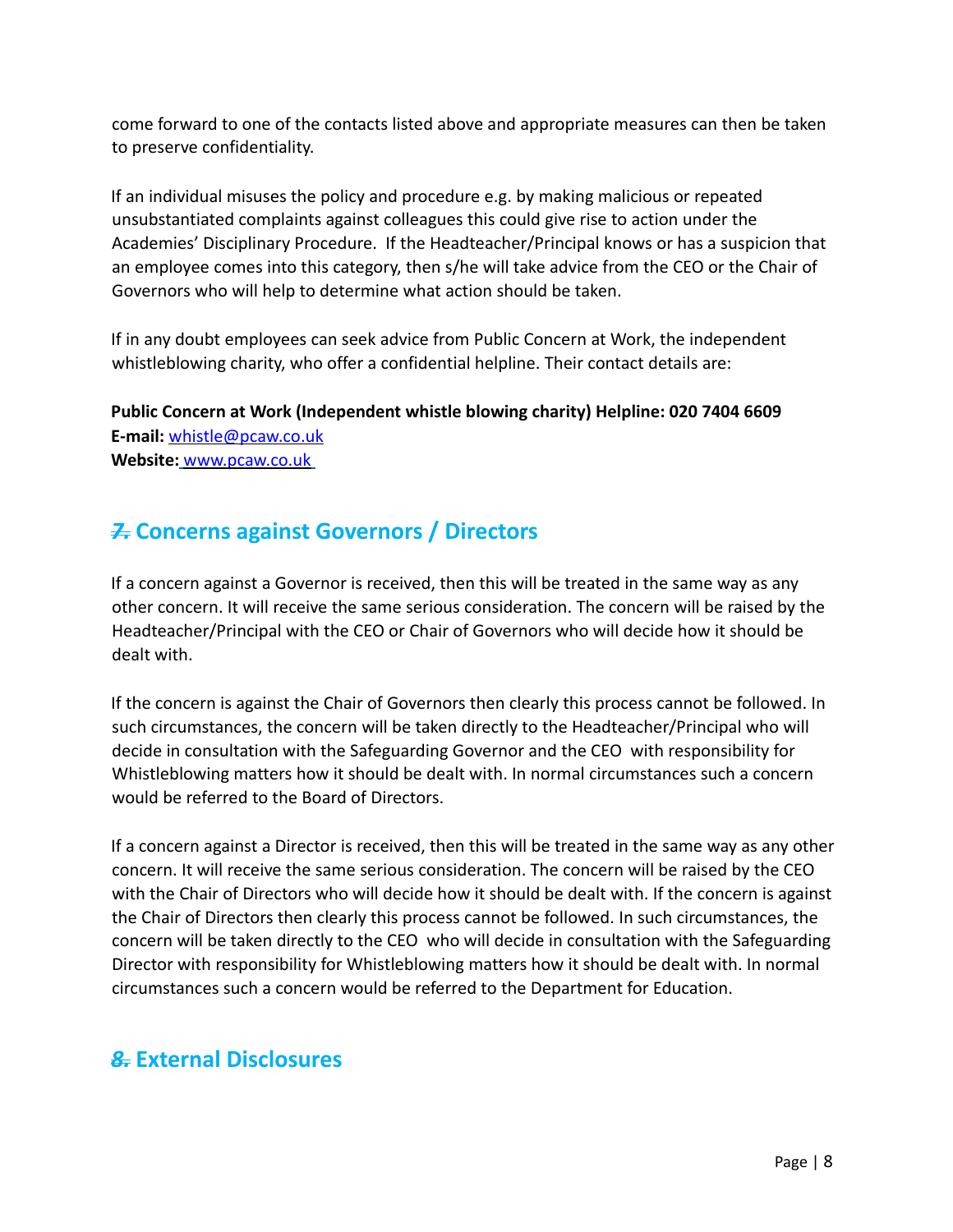The aim of this policy is to provide an internal mechanism for reporting, investigating and remedying any wrongdoing in the workplace. In most cases staff should not find it necessary to alert anyone externally.

The law recognises that in some circumstances it may be appropriate for employees to report their concerns to an external body such as a regulator. It will very rarely, if ever, be appropriate to alert the media.

We strongly encourage employees to seek advice before reporting a concern to anyone external.

#### *9.* **Investigation and Outcome**

Once a member of staff has raised a concern, the Trust will carry out an initial assessment to determine the scope of any investigation. The Trust will inform the 'whistleblower' of the outcome of its assessment. The member of staff raising the concern may be required to attend additional meetings in order to provide further information.

In most cases a panel of three Governors will investigate any issue. In rare cases the Trust may appoint an investigator or team of investigators including staff with relevant experience of investigations or specialist knowledge of the subject matter. The investigator(s) may make recommendations for change to enable the Trust to minimise the risk of future wrongdoing.

The Trust will aim to keep the member of staff informed of the progress of the investigation and its likely timescale. However, sometimes the need for confidentiality may prevent the Trust from giving specific details of the investigation or any disciplinary action taken as a result. The member of staff is required to treat any information about the investigation as strictly confidential.

If the Trust concludes that a 'whistleblower' has made false allegations maliciously, in bad faith or with a view to personal gain, the 'whistleblower' will be subject to disciplinary action under the Trust's Disciplinary Policy and Procedure.

Whilst the Trust cannot always guarantee the outcome a particular member of staff is seeking, the Trust will try to deal with the concern fairly and in an appropriate way. If a member of staff is not happy with the way in which his or her concern has been handled, he or she can raise it with one of the other key contacts outlined above.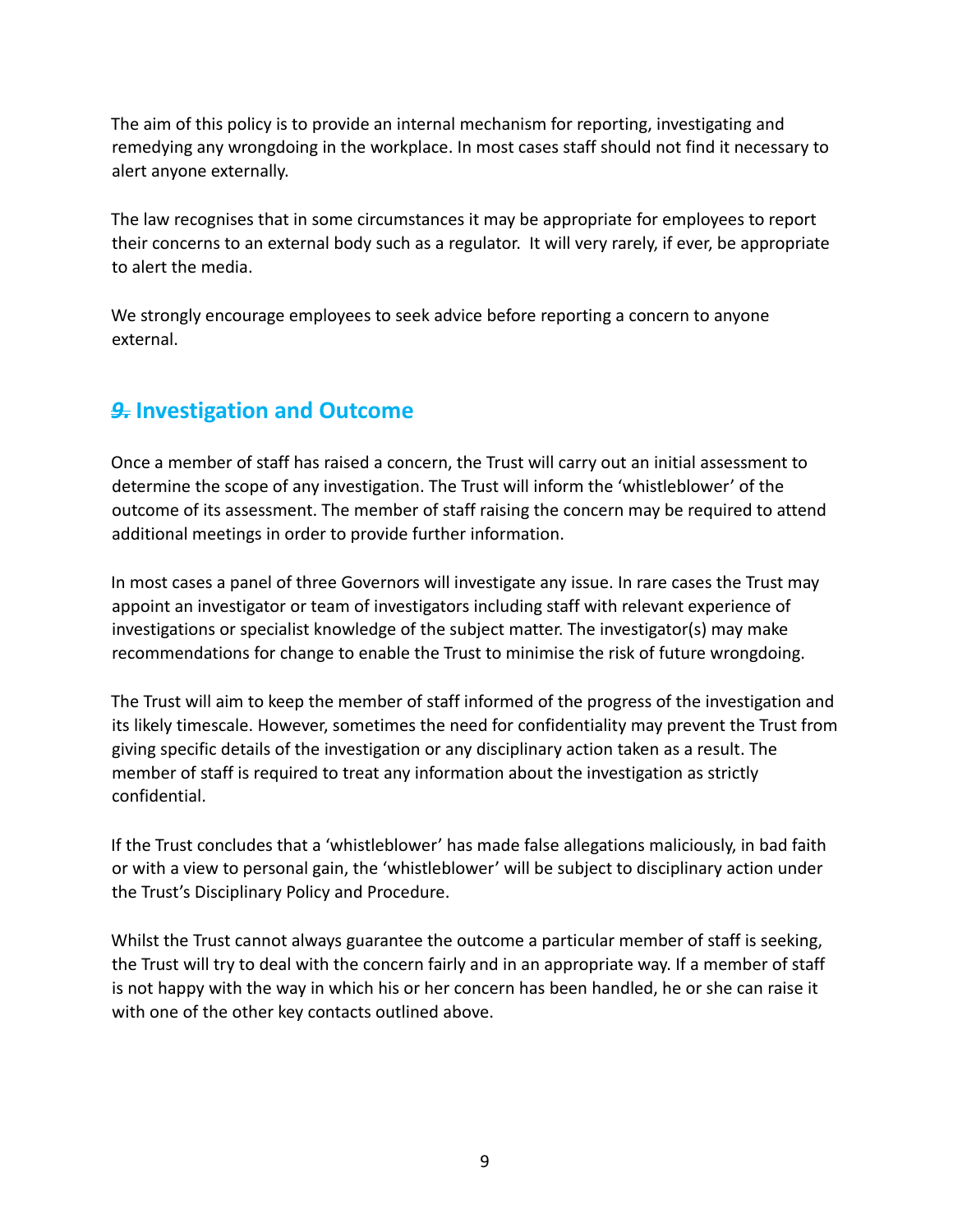There are no rights of appeal against any decisions taken under this procedure. However, an employee or the Principal will have the right to refer any particular case to the Chair of Governors for review.

Any member of staff raising a concern under the procedure will be kept informed of progress by the Headteacher/Principal, including, where appropriate, the final outcome. However, in certain circumstances, e.g. where disciplinary action under the Trust's Disciplinary Procedure has resulted from the concern, it may not be appropriate to provide specific details due to the confidentiality and sensitivity of such matters

#### *10.* **Protection and Support for 'Whistleblowers'**

It is understandable that 'whistleblowers' are sometimes worried about possible repercussions. The Trust aims to encourage openness and will support staff who raise genuine concerns in good faith under this policy, even if they turn out to be mistaken.

Staff must not suffer any detrimental treatment as a result of raising a concern in good faith. Detrimental treatment would include dismissal, disciplinary action, threats or other unfavourable treatment connected with raising a concern. If a member of staff believes that he or she has suffered any such treatment, he or she should inform the Headteacher/Principal immediately. If the matter is not remedied the member of staff should raise it formally using the Trust's Grievance Policy and Procedure.

Staff must not threaten or retaliate against 'whistleblowers' in any way. Anyone involved in such conduct will be subject to disciplinary action.

All staff are responsible for the success of this policy and should ensure that they use it to disclose any suspected danger or wrongdoing.

# *11.* **Safeguarding**

If a member of staff suspects that there is a serious safeguarding issue that they feel that the Principal is not taking seriously or that they believe there is a serious safeguarding issue involving the Principal, they should in the first instance contact the CEO/Executive Principal or Chair of Governors.

If they still believe the issue hasn't been resolved they can then contact:

The Local Authority Designated Officer (LADO) on 01302 737748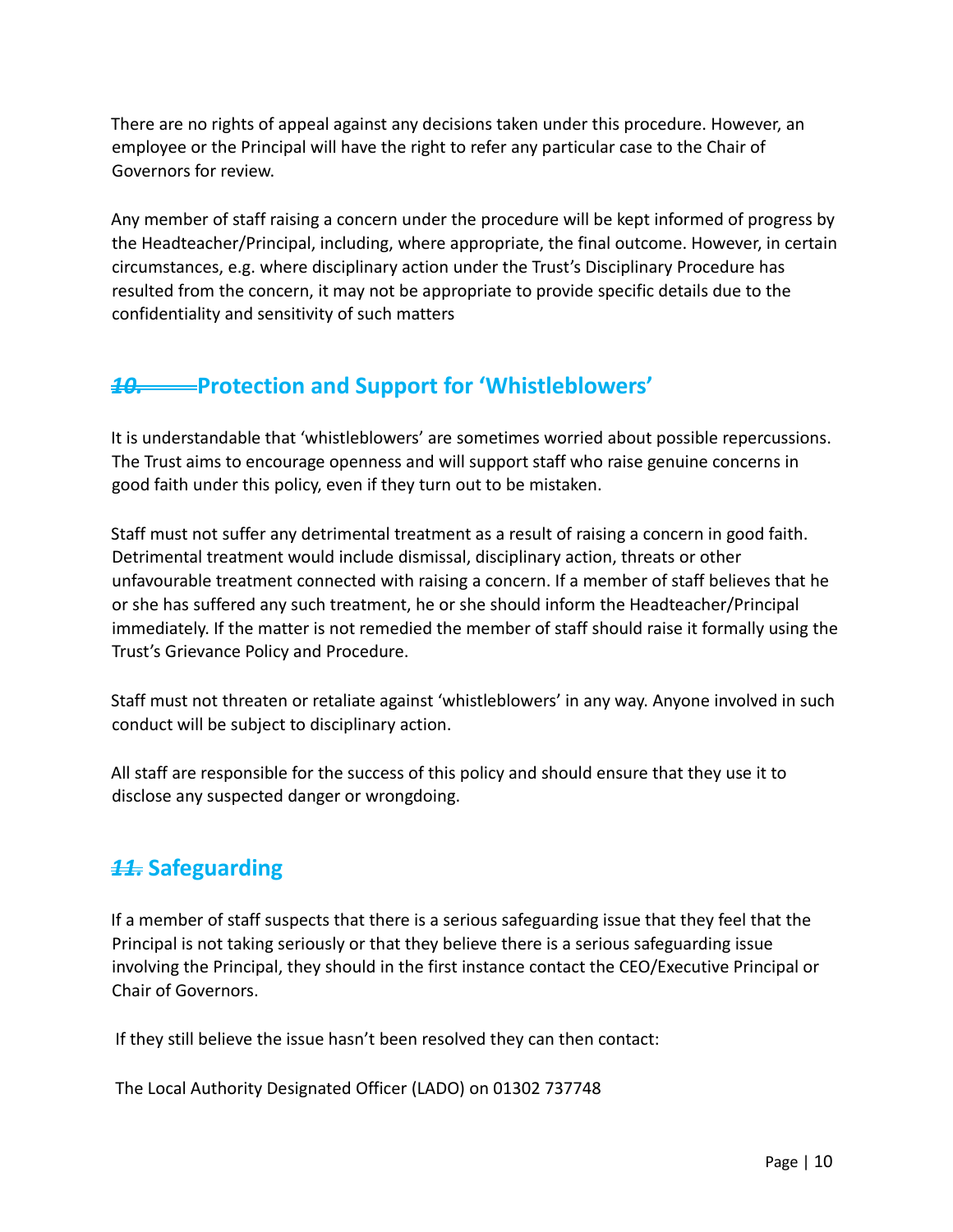Date Policy Agreed: May 2022 (Version 3)

Signed CEO of BFLPT – Helen-Redford-Hernandez:



Date: May 2022

Signed – Chair of BFLPT – Marcus Isman-Egal:

 $M_{\rm m}$  /3m